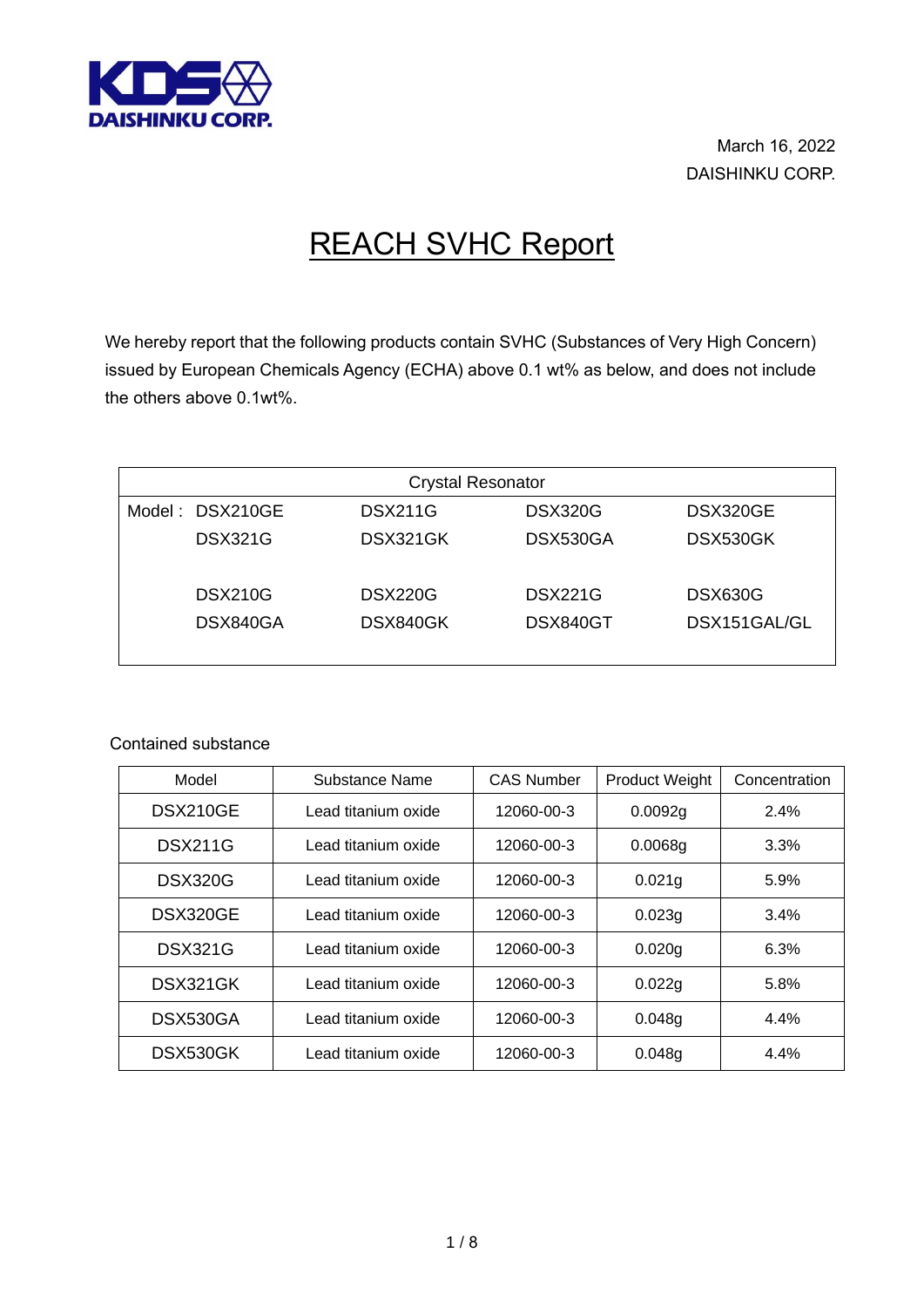

## Contained substance

| Model          | Substance Name       | <b>CAS Number</b> | <b>Product Weight</b> | Concentration |
|----------------|----------------------|-------------------|-----------------------|---------------|
| <b>DSX210G</b> | Lead titanium oxide  | 12060-00-3        | 0.0073g               | 3.1%          |
| <b>DSX220G</b> | Lead titanium oxide  | 12060-00-3        | 0.014g                | 3.5%          |
| <b>DSX221G</b> | Lead titanium oxide. | 12060-00-3        | 0.013g                | 6.7%          |
| <b>DSX630G</b> | Lead titanium oxide  | 12060-00-3        | 0.068g                | 5.6%          |
| DSX840GA       | Lead titanium oxide  | 12060-00-3        | 0.16 <sub>q</sub>     | 3.7%          |
| DSX840GK       | Lead titanium oxide  | 12060-00-3        | 0.20 <sub>q</sub>     | 3.0%          |
| DSX840GT       | Lead titanium oxide  | 12060-00-3        | 0.17g                 | 2.5%          |
| DSX151GAL      | Lead titanium oxide  | 12060-00-3        | 0.40 <sub>q</sub>     | 2.1%          |
| DSX151GL       | Lead titanium oxide  | 12060-00-3        | 0.34g                 | 2.4%          |

## (Scope)

The scope of this report is only product itself. The packaging of the product is excluded.

## (Note)

Regarding SVHC (Substances of Very High Concern) authorized by European Chemicals Agency (ECHA), information is provided in good faith and to the best of our knowledge, and based on supplier survey or direct report from our suppliers. The scope of SVHC (Substances of Very High Concern) survey is intentional use and inclusion. This report does not exclude the possibility of the residue as impurity.

Sincerely yours,

Hideki Otsuka Section Manager of General Affairs Dept.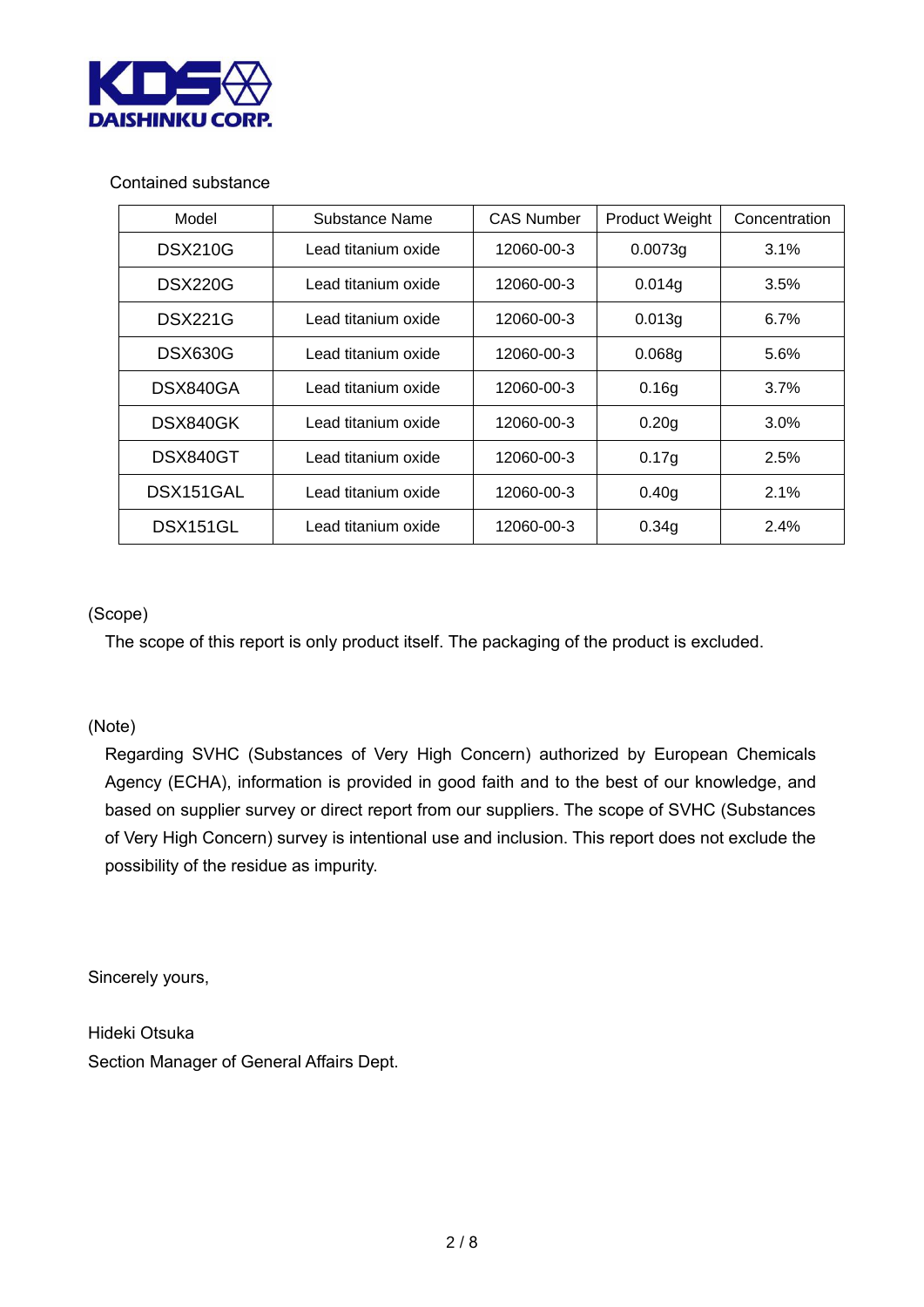

Number of the Candidate list: 223 ( last updated: 17 January, 2022 )

| Substance name                                              | EC No.    | CAS No.       | Date of    |
|-------------------------------------------------------------|-----------|---------------|------------|
|                                                             |           |               | inclusion  |
| 4,4'- Diaminodiphenylmethane (MDA)                          | 202-974-4 | 101-77-9      | 28/10/2008 |
| 5-tert-butyl-2,4,6-trinitro-m-xylene (Musk xylene)          | 201-329-4 | $81 - 15 - 2$ | 28/10/2008 |
| Alkanes, C10-13, chloro (Short Chain Chlorinated Paraffins) | 287-476-5 | 85535-84-8    | 28/10/2008 |
| Anthracene                                                  | 204-371-1 | 120-12-7      | 28/10/2008 |
| Benzyl butyl phthalate (BBP)                                | 201-622-7 | 85-68-7       | 28/10/2008 |
| Bis (2-ethylhexyl)phthalate (DEHP)                          | 204-211-0 | 117-81-7      | 28/10/2008 |
| Bis(tributyltin) oxide (TBTO)                               | 200-268-0 | 56-35-9       | 28/10/2008 |
| Cobalt dichloride                                           | 231-589-4 | 7646-79-9     | 28/10/2008 |
| Diarsenic pentaoxide                                        | 215-116-9 | 1303-28-2     | 28/10/2008 |
| Diarsenic trioxide                                          | 215-481-4 | 1327-53-3     | 28/10/2008 |
| Dibutyl phthalate (DBP)                                     | 201-557-4 | 84-74-2       | 28/10/2008 |
| Hexabromocyclododecane (HBCDD)                              |           |               | 28/10/2008 |
| Lead hydrogen arsenate                                      | 232-064-2 | 7784-40-9     | 28/10/2008 |
| Sodium dichromate                                           |           | 10588-01-9,   |            |
|                                                             | 234-190-3 | 7789-12-0     | 28/10/2008 |
| Triethyl arsenate                                           | 427-700-2 | 15606-95-8    | 28/10/2008 |
| 2,4-dinitrotoluene                                          | 204-450-0 | 121-14-2      | 13/01/2010 |
| Anthracene oil                                              | 292-602-7 | 90640-80-5    | 13/01/2010 |
| Anthracene oil, anthracene paste                            | 292-603-2 | 90640-81-6    | 13/01/2010 |
| Anthracene oil, anthracene paste, anthracene fraction       | 295-275-9 | 91995-15-2    | 13/01/2010 |
| Anthracene oil, anthracene paste, distn. lights             | 295-278-5 | 91995-17-4    | 13/01/2010 |
| Anthracene oil, anthracene-low                              | 292-604-8 | 90640-82-7    | 13/01/2010 |
| Diisobutyl phthalate                                        | 201-553-2 | 84-69-5       | 13/01/2010 |
| Lead chromate                                               | 231-846-0 | 7758-97-6     | 13/01/2010 |
| Lead chromate molybdate sulphate red (C.I. Pigment Red 104) | 235-759-9 | 12656-85-8    | 13/01/2010 |
| Lead sulfochromate yellow (C.I. Pigment Yellow 34)          | 215-693-7 | 1344-37-2     | 13/01/2010 |
| Pitch, coal tar, high-temp.                                 | 266-028-2 | 65996-93-2    | 13/01/2010 |
| Tris(2-chloroethyl) phosphate                               | 204-118-5 | 115-96-8      | 13/01/2010 |
| Acrylamide                                                  | 201-173-7 | 79-06-1       | 30/03/2010 |
| Ammonium dichromate                                         | 232-143-1 | 7789-09-5     | 18/06/2010 |
| Boric acid                                                  |           |               | 18/06/2010 |
|                                                             |           | 12179-04-3,   |            |
| Disodium tetraborate, anhydrous                             | 215-540-4 | 1303-96-4,    | 18/06/2010 |
|                                                             |           | 1330-43-4     |            |
| Potassium chromate                                          | 232-140-5 | 7789-00-6     | 18/06/2010 |
| Potassium dichromate                                        | 231-906-6 | 7778-50-9     | 18/06/2010 |
| Sodium chromate                                             | 231-889-5 | 7775-11-3     | 18/06/2010 |
| Tetraboron disodium heptaoxide, hydrate                     | 235-541-3 | 12267-73-1    | 18/06/2010 |
| Trichloroethylene                                           | 201-167-4 | 79-01-6       | 18/06/2010 |
| 2-ethoxyethanol                                             | 203-804-1 | 110-80-5      | 15/12/2010 |
| 2-methoxyethanol                                            | 203-713-7 | 109-86-4      | 15/12/2010 |
| Acids generated from chromium trioxide and their oligomers  |           |               | 15/12/2010 |
| Chromium trioxide                                           | 215-607-8 | 1333-82-0     | 15/12/2010 |
| Cobalt(II) carbonate                                        | 208-169-4 | 513-79-1      | 15/12/2010 |
| Cobalt(II) diacetate                                        | 200-755-8 | 71-48-7       | 15/12/2010 |
| Cobalt(II) dinitrate                                        | 233-402-1 | 10141-05-6    | 15/12/2010 |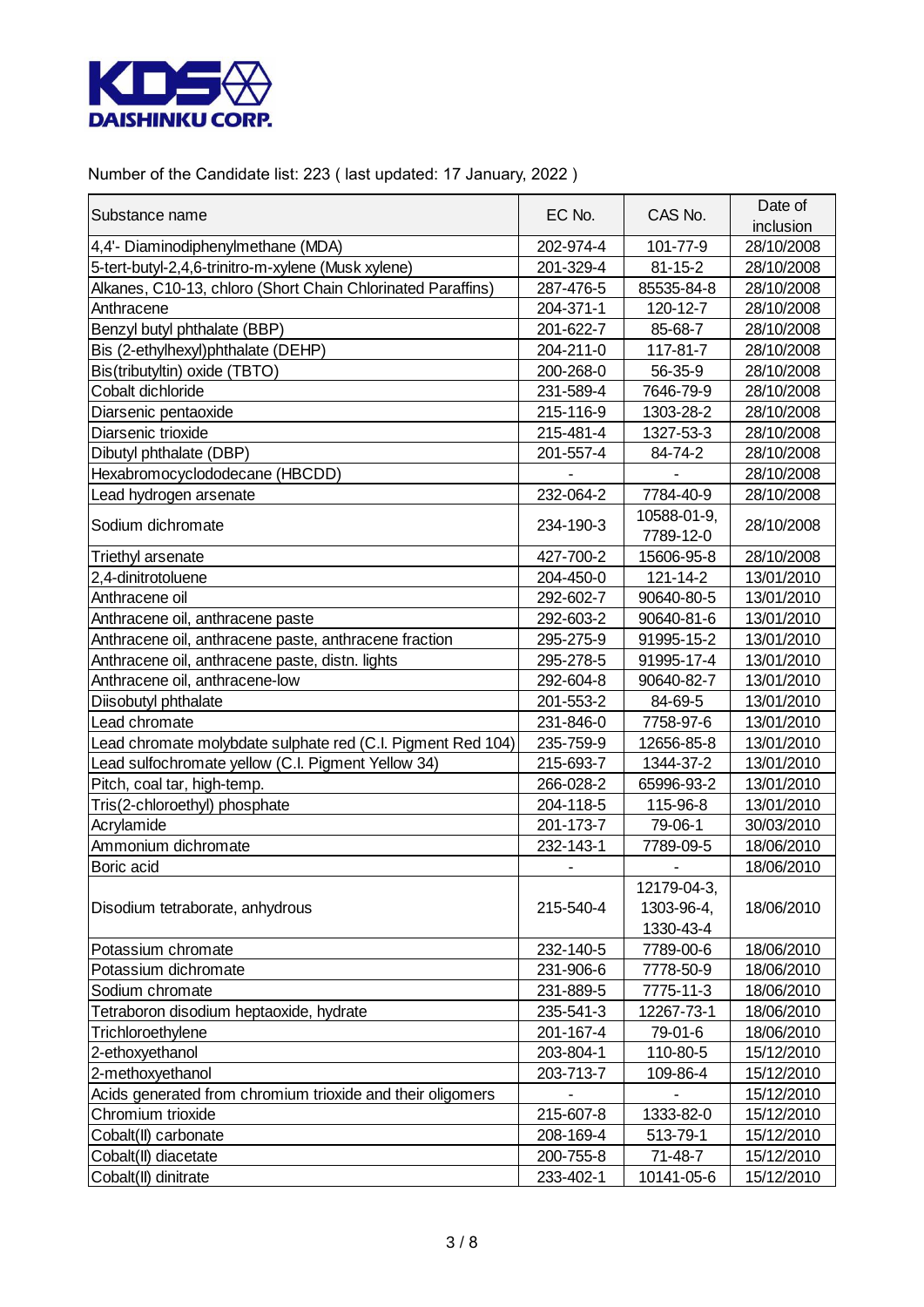

| Substance name                                                                                                                                    | EC No.    | CAS No.                       | Date of<br>inclusion |
|---------------------------------------------------------------------------------------------------------------------------------------------------|-----------|-------------------------------|----------------------|
| Cobalt(II) sulphate                                                                                                                               | 233-334-2 | 10124-43-3                    | 15/12/2010           |
| 1,2,3-trichloropropane                                                                                                                            | 202-486-1 | 96-18-4                       | 20/06/2011           |
| 1,2-Benzenedicarboxylic acid, di-C6-8-branched alkyl esters,<br>C7-rich                                                                           | 276-158-1 | 71888-89-6                    | 20/06/2011           |
| 1,2-Benzenedicarboxylic acid, di-C7-11-branched and linear<br>alkyl esters                                                                        | 271-084-6 | 68515-42-4                    | 20/06/2011           |
| 1-Methyl-2-pyrrolidone (NMP)                                                                                                                      | 212-828-1 | 872-50-4                      | 20/06/2011           |
| 2-ethoxyethyl acetate                                                                                                                             | 203-839-2 | 111-15-9                      | 20/06/2011           |
| Hydrazine                                                                                                                                         | 206-114-9 | $302 - 01 - 2$ ,<br>7803-57-8 | 20/06/2011           |
| Strontium chromate                                                                                                                                | 232-142-6 | 7789-06-2                     | 20/06/2011           |
| 1,2-dichloroethane                                                                                                                                | 203-458-1 | 107-06-2                      | 19/12/2011           |
| 2,2'-dichloro-4,4'-methylenedianiline                                                                                                             | 202-918-9 | $101 - 14 - 4$                | 19/12/2011           |
| 2-Methoxyaniline, o-Anisidine                                                                                                                     | 201-963-1 | $90 - 04 - 0$                 | 19/12/2011           |
| 4-(1,1,3,3-tetramethylbutyl)phenol                                                                                                                | 205-426-2 | 140-66-9                      | 19/12/2011           |
| Aluminosilicate Refractory Ceramic Fibres                                                                                                         |           |                               | 19/12/2011           |
| Arsenic acid                                                                                                                                      | 231-901-9 | 7778-39-4                     | 19/12/2011           |
| Bis(2-methoxyethyl) ether                                                                                                                         | 203-924-4 | 111-96-6                      | 19/12/2011           |
| Bis(2-methoxyethyl) phthalate                                                                                                                     | 204-212-6 | 117-82-8                      | 19/12/2011           |
| Calcium arsenate                                                                                                                                  | 231-904-5 | 7778-44-1                     | 19/12/2011           |
| Dichromium tris(chromate)                                                                                                                         | 246-356-2 | 24613-89-6                    | 19/12/2011           |
| Formaldehyde, oligomeric reaction products with aniline                                                                                           | 500-036-1 | 25214-70-4                    | 19/12/2011           |
| Lead diazide, Lead azide                                                                                                                          | 236-542-1 | 13424-46-9                    | 19/12/2011           |
| Lead dipicrate                                                                                                                                    | 229-335-2 | 6477-64-1                     | 19/12/2011           |
| Lead styphnate                                                                                                                                    | 239-290-0 | 15245-44-0                    | 19/12/2011           |
| N,N-dimethylacetamide                                                                                                                             | 204-826-4 | 127-19-5                      | 19/12/2011           |
| Pentazinc chromate octahydroxide                                                                                                                  | 256-418-0 | 49663-84-5                    | 19/12/2011           |
| Phenolphthalein                                                                                                                                   | 201-004-7 | 77-09-8                       | 19/12/2011           |
| Potassium hydroxyoctaoxodizincatedichromate                                                                                                       | 234-329-8 | 11103-86-9                    | 19/12/2011           |
| Trilead diarsenate                                                                                                                                | 222-979-5 | 3687-31-8                     | 19/12/2011           |
| Zirconia Aluminosilicate Refractory Ceramic Fibres                                                                                                |           |                               | 19/12/2011           |
| 1, 2-dimethoxyethane; ethylene glycol dimethyl ether (EGDME)                                                                                      | 203-794-9 | 110-71-4                      | 18/06/2012           |
| 1,2-bis(2-methoxyethoxy)ethane (TEGDME; triglyme)                                                                                                 | 203-977-3 | 112-49-2                      | 18/06/2012           |
| 1,3,5-Tris(oxiran-2-ylmethyl)-1,3,5-triazinane-2,4,6-trione<br>(TGIC)                                                                             | 219-514-3 | 2451-62-9                     | 18/06/2012           |
| 1,3,5-tris[(2S and 2R)-2,3-epoxypropyl]-1,3,5-triazine-2,4,6-<br>$(1H, 3H, 5H)$ -trione ( $\beta$ -TGIC)                                          | 423-400-0 | 59653-74-6                    | 18/06/2012           |
| 4,4'-bis(dimethylamino)-4"-(methylamino)trityl alcohol                                                                                            | 209-218-2 | 561-41-1                      | 18/06/2012           |
| 4,4'-bis(dimethylamino)benzophenone (Michler's ketone)                                                                                            | 202-027-5 | 90-94-8                       | 18/06/2012           |
| [4-[4,4'-bis(dimethylamino) benzhydrylidene]cyclohexa-2,5-<br>dien-1-ylidene]dimethylammonium chloride (C.I. Basic Violet 3)                      | 208-953-6 | 548-62-9                      | 18/06/2012           |
| [4-[[4-anilino-1-naphthyl][4-<br>(dimethylamino)phenyl]methylene]cyclohexa-2,5-dien-1-<br>ylidene] dimethylammonium chloride (C.I. Basic Blue 26) | 219-943-6 | 2580-56-5                     | 18/06/2012           |
| Diboron trioxide                                                                                                                                  | 215-125-8 | 1303-86-2                     | 18/06/2012           |
| Formamide                                                                                                                                         | 200-842-0 | $75-12-7$                     | 18/06/2012           |
| Lead(II) bis(methanesulfonate)                                                                                                                    | 401-750-5 | 17570-76-2                    | 18/06/2012           |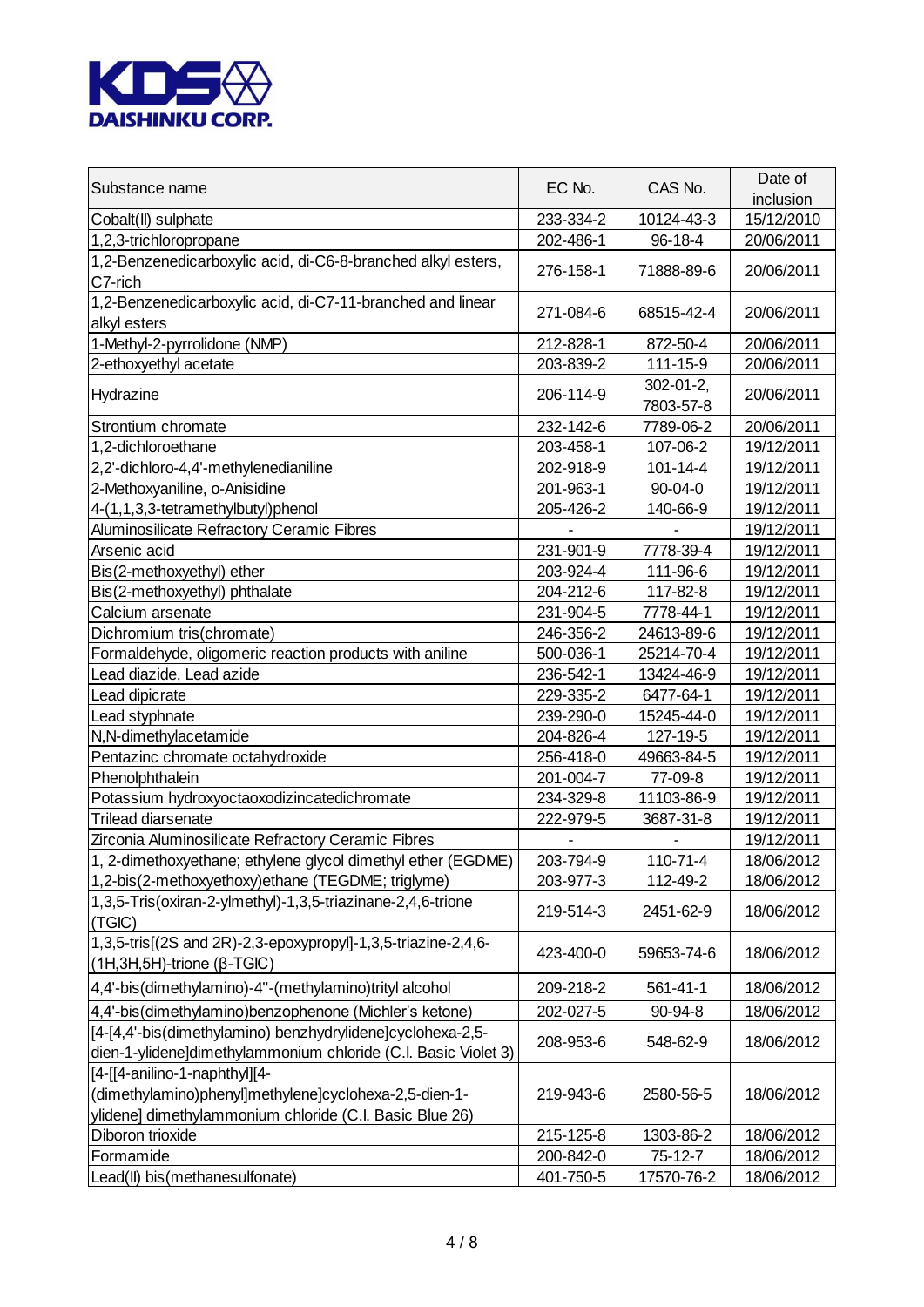

| Substance name                                                                                                | EC No.    | CAS No.        | Date of<br>inclusion |
|---------------------------------------------------------------------------------------------------------------|-----------|----------------|----------------------|
| N, N, N', N'-tetramethyl-4, 4'-methylenedianiline (Michler's base)                                            | 202-959-2 | $101 - 61 - 1$ | 18/06/2012           |
| $\alpha, \alpha$ -Bis[4-(dimethylamino)phenyl]-4<br>(phenylamino)naphthalene-1-methanol (C.I. Solvent Blue 4) | 229-851-8 | 6786-83-0      | 18/06/2012           |
| 1,2-Benzenedicarboxylic acid, dipentyl ester, branched and<br>linear                                          | 284-032-2 | 84777-06-0     | 19/12/2012           |
| 1,2-diethoxyethane                                                                                            | 211-076-1 | 629-14-1       | 19/12/2012           |
| 1-bromopropane (n-propyl bromide)                                                                             | 203-445-0 | 106-94-5       | 19/12/2012           |
| 3-ethyl-2-methyl-2-(3-methylbutyl)-1,3-oxazolidine                                                            | 421-150-7 | 143860-04-2    | 19/12/2012           |
| 4,4'-methylenedi-o-toluidine                                                                                  | 212-658-8 | 838-88-0       | 19/12/2012           |
| 4,4'-oxydianiline and its salts                                                                               |           |                | 19/12/2012           |
| 4-(1,1,3,3-tetramethylbutyl)phenol, ethoxylated                                                               |           |                | 19/12/2012           |
| 4-aminoazobenzene                                                                                             | 200-453-6 | 60-09-3        | 19/12/2012           |
| 4-methyl-m-phenylenediamine (toluene-2,4-diamine)                                                             | 202-453-1 | 95-80-7        | 19/12/2012           |
| 4-Nonylphenol, branched and linear                                                                            |           |                | 19/12/2012           |
| 6-methoxy-m-toluidine (p-cresidine)                                                                           | 204-419-1 | 120-71-8       | 19/12/2012           |
| [Phthalato(2-)]dioxotrilead                                                                                   | 273-688-5 | 69011-06-9     | 19/12/2012           |
| Acetic acid, lead salt, basic                                                                                 | 257-175-3 | 51404-69-4     | 19/12/2012           |
| Biphenyl-4-ylamine                                                                                            | 202-177-1 | $92 - 67 - 1$  | 19/12/2012           |
| Bis(pentabromophenyl) ether (decabromodiphenyl ether)<br>(DecaBDE)                                            | 214-604-9 | 1163-19-5      | 19/12/2012           |
| Cyclohexane-1,2-dicarboxylic anhydride                                                                        |           |                | 19/12/2012           |
| Diazene-1,2-dicarboxamide (C,C'-azodi(formamide)) (ADCA)                                                      | 204-650-8 | 123-77-3       | 19/12/2012           |
| Dibutyltin dichloride (DBTC)                                                                                  | 211-670-0 | 683-18-1       | 19/12/2012           |
| Diethyl sulphate                                                                                              | 200-589-6 | 64-67-5        | 19/12/2012           |
| Diisopentyl phthalate                                                                                         | 210-088-4 | 605-50-5       | 19/12/2012           |
| Dimethyl sulphate                                                                                             | 201-058-1 | $77 - 78 - 1$  | 19/12/2012           |
| Dinoseb (6-sec-butyl-2,4-dinitrophenol)                                                                       | 201-861-7 | 88-85-7        | 19/12/2012           |
| Dioxobis (stearato)trilead                                                                                    | 235-702-8 | 12578-12-0     | 19/12/2012           |
| Fatty acids, C16-18, lead salts                                                                               | 292-966-7 | 91031-62-8     | 19/12/2012           |
| Furan                                                                                                         | 203-727-3 | 110-00-9       | 19/12/2012           |
| Henicosafluoroundecanoic acid                                                                                 | 218-165-4 | 2058-94-8      | 19/12/2012           |
| Heptacosafluorotetradecanoic acid                                                                             | 206-803-4 | 376-06-7       | 19/12/2012           |
| Hexahydromethylphthalic anhydride                                                                             |           |                | 19/12/2012           |
| Lead bis(tetrafluoroborate)                                                                                   | 237-486-0 | 13814-96-5     | 19/12/2012           |
| Lead cyanamidate                                                                                              | 244-073-9 | 20837-86-9     | 19/12/2012           |
| Lead dinitrate                                                                                                | 233-245-9 | 10099-74-8     | 19/12/2012           |
| Lead monoxide (lead oxide)                                                                                    | 215-267-0 | 1317-36-8      | 19/12/2012           |
| Lead oxide sulfate                                                                                            | 234-853-7 | 12036-76-9     | 19/12/2012           |
| Lead titanium trioxide                                                                                        | 235-038-9 | 12060-00-3     | 19/12/2012           |
| Lead titanium zirconium oxide                                                                                 | 235-727-4 | 12626-81-2     | 19/12/2012           |
| Methoxyacetic acid                                                                                            | 210-894-6 | 625-45-6       | 19/12/2012           |
| Methyloxirane (Propylene oxide)                                                                               | 200-879-2 | 75-56-9        | 19/12/2012           |
| N,N-dimethylformamide                                                                                         | 200-679-5 | 68-12-2        | 19/12/2012           |
| N-methylacetamide                                                                                             | 201-182-6 | 79-16-3        | 19/12/2012           |
| n-pentyl-isopentylphthalate                                                                                   |           | 776297-69-9    | 19/12/2012           |
| o-aminoazotoluene                                                                                             | 202-591-2 | 97-56-3        | 19/12/2012           |
| o-toluidine                                                                                                   | 202-429-0 | 95-53-4        | 19/12/2012           |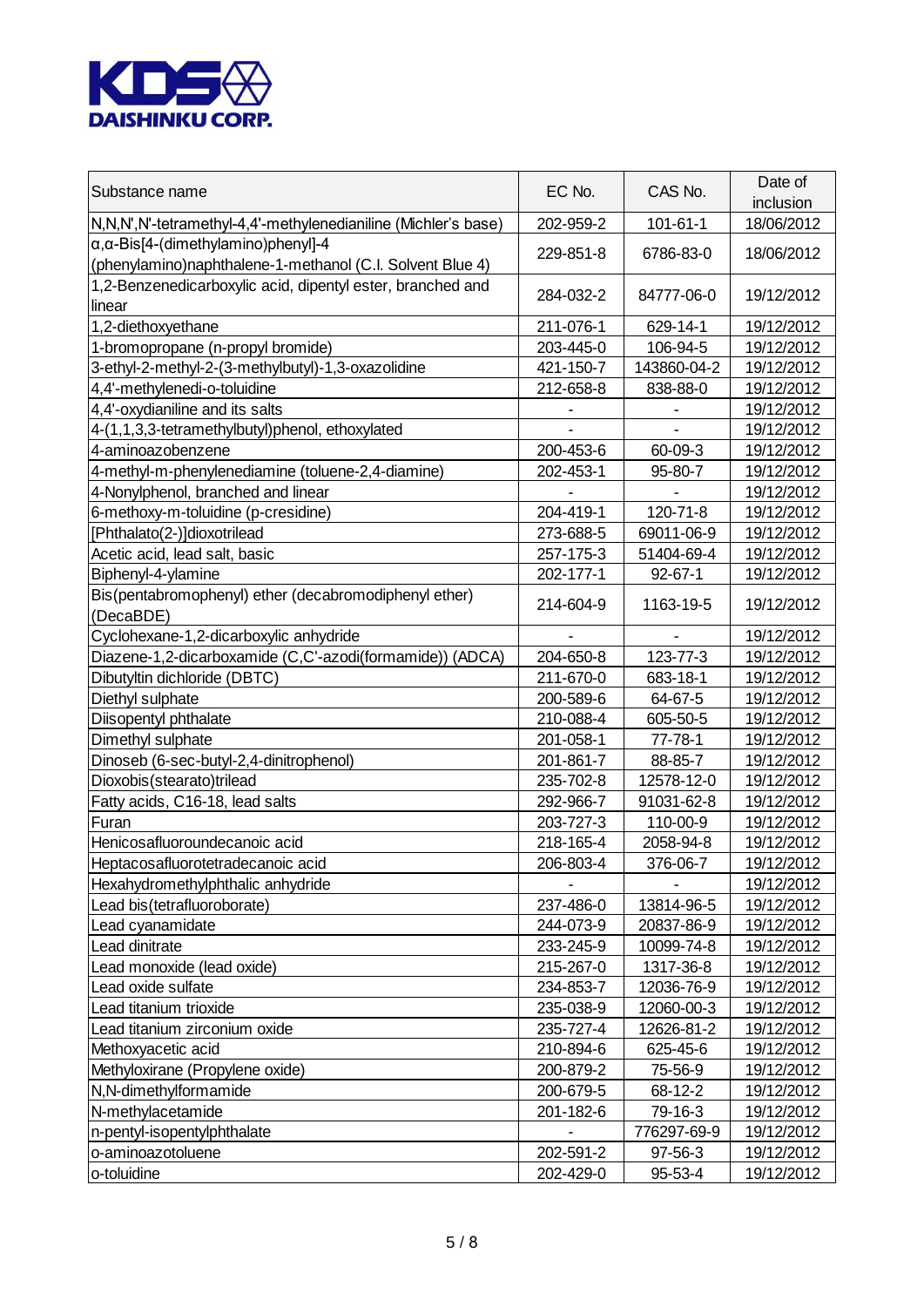

| Substance name                                                    | EC No.    | CAS No.     | Date of<br>inclusion |
|-------------------------------------------------------------------|-----------|-------------|----------------------|
| Orange lead (lead tetroxide)                                      | 215-235-6 | 1314-41-6   | 19/12/2012           |
| Pentacosafluorotridecanoic acid                                   | 276-745-2 | 72629-94-8  | 19/12/2012           |
| Pentalead tetraoxide sulphate                                     | 235-067-7 | 12065-90-6  | 19/12/2012           |
| Pyrochlore, antimony lead yellow                                  | 232-382-1 | 8012-00-8   | 19/12/2012           |
| Silicic acid (H2Si2O5), barium salt (1:1), lead-doped             | 272-271-5 | 68784-75-8  | 19/12/2012           |
| Silicic acid, lead salt                                           | 234-363-3 | 11120-22-2  | 19/12/2012           |
| Sulfurous acid, lead salt, dibasic                                | 263-467-1 | 62229-08-7  | 19/12/2012           |
| Tetraethyllead                                                    | 201-075-4 | 78-00-2     | 19/12/2012           |
| Tetralead trioxide sulphate                                       | 235-380-9 | 12202-17-4  | 19/12/2012           |
| Tricosafluorododecanoic acid                                      | 206-203-2 | 307-55-1    | 19/12/2012           |
| Trilead bis(carbonate) dihydroxide                                | 215-290-6 | 1319-46-6   | 19/12/2012           |
| Trilead dioxide phosphonate                                       | 235-252-2 | 12141-20-7  | 19/12/2012           |
| 4-Nonylphenol, branched and linear, ethoxylated                   |           |             | 20/06/2013           |
| Ammonium pentadecafluorooctanoate (APFO)                          | 223-320-4 | 3825-26-1   | 20/06/2013           |
| Cadmium                                                           | 231-152-8 | 7440-43-9   | 20/06/2013           |
| Cadmium oxide                                                     | 215-146-2 | 1306-19-0   | 20/06/2013           |
| Dipentyl phthalate (DPP)                                          | 205-017-9 | 131-18-0    | 20/06/2013           |
| Pentadecafluorooctanoic acid (PFOA)                               | 206-397-9 | 335-67-1    | 20/06/2013           |
| Cadmium sulphide                                                  | 215-147-8 | 1306-23-6   | 16/12/2013           |
| Dihexyl phthalate                                                 | 201-559-5 | 84-75-3     | 16/12/2013           |
| Disodium 3,3'-[[1,1'-biphenyl]-4,4'-diylbis(azo)]bis(4-           |           |             |                      |
| aminonaphthalene-1-sulphonate) (C.I. Direct Red 28)               | 209-358-4 | 573-58-0    | 16/12/2013           |
| Disodium 4-amino-3-[[4'-[(2,4-diaminophenyl)azo][1,1'-            |           |             |                      |
| biphenyl]-4-yl]azo] -5-hydroxy-6-(phenylazo)naphthalene-2,7-      | 217-710-3 | 1937-37-7   | 16/12/2013           |
| disulphonate (C.I. Direct Black 38)                               |           |             |                      |
| Imidazolidine-2-thione (2-imidazoline-2-thiol)                    | 202-506-9 | 96-45-7     | 16/12/2013           |
| Lead di(acetate)                                                  | 206-104-4 | 301-04-2    | 16/12/2013           |
| Trixylyl phosphate                                                | 246-677-8 | 25155-23-1  | 16/12/2013           |
| 1,2-Benzenedicarboxylic acid, dihexyl ester, branched and         |           |             |                      |
| linear                                                            | 271-093-5 | 68515-50-4  | 16/06/2014           |
| Cadmium chloride                                                  | 233-296-7 | 10108-64-2  | 16/06/2014           |
| Sodium perborate, perboric acid, sodium salt                      |           |             | 16/06/2014           |
| Sodium peroxometaborate                                           | 231-556-4 | 7632-04-4   | 16/06/2014           |
| 2-(2H-benzotriazol-2-yl)-4,6-ditertpentylphenol (UV-328)          | 247-384-8 | 25973-55-1  | 17/12/2014           |
| 2-benzotriazol-2-yl-4,6-di-tert-butylphenol (UV-320)              | 223-346-6 | 3846-71-7   | 17/12/2014           |
| 2-ethylhexyl 10-ethyl-4,4-dioctyl-7-oxo-8-oxa-3,5-dithia-4-       |           |             |                      |
| stannatetradecanoate (DOTE)                                       | 239-622-4 | 15571-58-1  | 17/12/2014           |
| Cadmium fluoride                                                  | 232-222-0 | 7790-79-6   | 17/12/2014           |
|                                                                   |           | 10124-36-4, |                      |
| Cadmium sulphate                                                  | 233-331-6 | 31119-53-6  | 17/12/2014           |
| Reaction mass of 2-ethylhexyl 10-ethyl-4,4-dioctyl-7-oxo-8-       |           |             |                      |
| oxa-3,5-dithia-4-stannatetradecanoate and 2-ethylhexyl 10-        |           |             |                      |
| ethyl-4-[[2-[(2-ethylhexyl)oxy]-2-oxoethyl]thio]-4-octyl-7-oxo-8- |           |             | 17/12/2014           |
| oxa-3,5-dithia-4-stannatetradecanoate (reaction mass of           |           |             |                      |
| DOTE and MOTE)                                                    |           |             |                      |
| 1,2-benzenedicarboxylic acid, di-C6-10-alkyl esters or mixed      |           |             |                      |
| decyl and hexyl and octyl diesters                                |           |             | 15/06/2015           |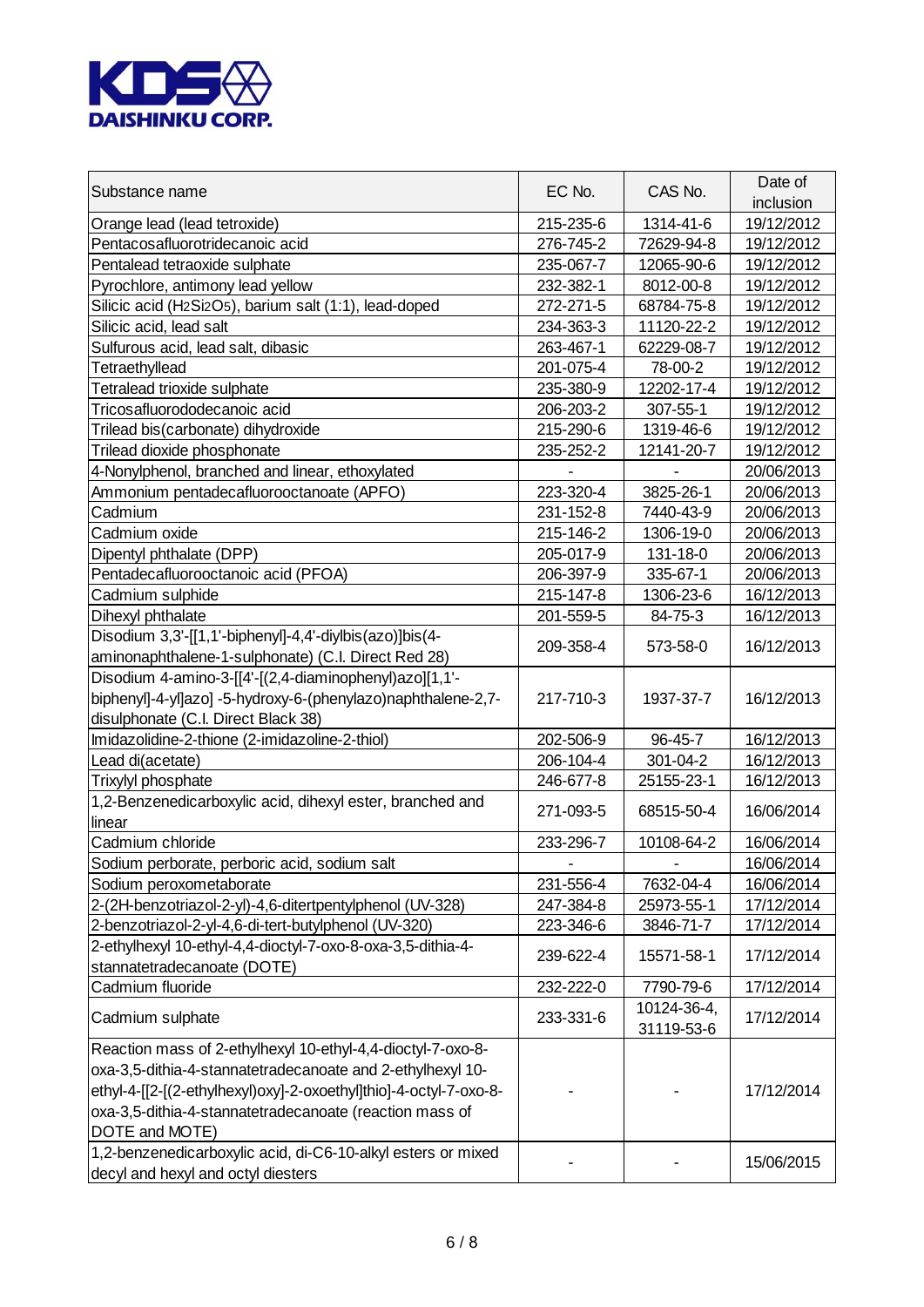

| Substance name                                                                                                                                           | EC No.    | CAS No.       | Date of<br>inclusion |
|----------------------------------------------------------------------------------------------------------------------------------------------------------|-----------|---------------|----------------------|
| 5-sec-butyl-2-(2,4-dimethylcyclohex-3-en-1-yl)-5-methyl-1,3-<br>dioxane [1], 5-sec-butyl-2-(4,6-dimethylcyclohex-3-en-1-yl)-5-<br>methyl-1,3-dioxane [2] |           |               | 15/06/2015           |
| 1,3-propanesultone                                                                                                                                       | 214-317-9 | 1120-71-4     | 17/12/2015           |
| 2,4-di-tert-butyl-6-(5-chlorobenzotriazol-2-yl)phenol (UV-327)                                                                                           | 223-383-8 | 3864-99-1     | 17/12/2015           |
| 2-(2H-benzotriazol-2-yl)-4-(tert-butyl)-6-(sec-butyl)phenol (UV-                                                                                         |           |               |                      |
| 350)                                                                                                                                                     | 253-037-1 | 36437-37-3    | 17/12/2015           |
| Nitrobenzene                                                                                                                                             | 202-716-0 | 98-95-3       | 17/12/2015           |
| Perfluorononan-1-oic-acid and its sodium and ammonium<br>salts                                                                                           |           |               | 17/12/2015           |
| Benzo[def]chrysene (Benzo[a]pyrene)                                                                                                                      | 200-028-5 | $50-32-8$     | 20/06/2016           |
| 4,4'-isopropylidenediphenol                                                                                                                              | 201-245-8 | 80-05-7       | 12/01/2017           |
| 4-heptylphenol, branched and linear                                                                                                                      |           |               | 12/01/2017           |
| Nonadecafluorodecanoic acid (PFDA) and its sodium and                                                                                                    |           |               |                      |
| ammonium salts                                                                                                                                           |           |               | 12/01/2017           |
| p-(1,1-dimethylpropyl)phenol                                                                                                                             | 201-280-9 | 80-46-6       | 12/01/2017           |
| Perfluorohexane-1-sulphonic acid and its salts                                                                                                           |           |               | 07/07/2017           |
| 1,6,7,8,9,14,15,16,17,17,18,18-                                                                                                                          |           |               |                      |
| Dodecachloropentacyclo[12.2.1.16,9.02,13.05,10]octadeca-                                                                                                 |           |               | 15/01/2018           |
| 7,15-diene ("Dechlorane Plus"™)                                                                                                                          |           |               |                      |
| Benz[a]anthracene                                                                                                                                        | 200-280-6 | $56 - 55 - 3$ | 15/01/2018           |
| Cadmium carbonate                                                                                                                                        | 208-168-9 | 513-78-0      | 15/01/2018           |
| Cadmium hydroxide                                                                                                                                        | 244-168-5 | 21041-95-2    | 15/01/2018           |
| Cadmium nitrate                                                                                                                                          | 233-710-6 | 10325-94-7    | 15/01/2018           |
| Chrysene                                                                                                                                                 | 205-923-4 | 218-01-9      | 15/01/2018           |
| Reaction products of 1,3,4-thiadiazolidine-2,5-dithione,<br>formaldehyde and 4-heptylphenol, branched and linear (RP-<br>HP)                             |           |               | 15/01/2018           |
| Benzene-1,2,4-tricarboxylic acid 1,2 anhydride                                                                                                           | 209-008-0 | 552-30-7      | 27/06/2018           |
| Benzo[ghi]perylene                                                                                                                                       | 205-883-8 | 191-24-2      | 27/06/2018           |
| Decamethylcyclopentasiloxane                                                                                                                             | 208-764-9 | 541-02-6      | 27/06/2018           |
| Dicyclohexyl phthalate                                                                                                                                   | 201-545-9 | 84-61-7       | 27/06/2018           |
| Disodium octaborate                                                                                                                                      | 234-541-0 | 12008-41-2    | 27/06/2018           |
| Dodecamethylcyclohexasiloxane                                                                                                                            | 208-762-8 | 540-97-6      | 27/06/2018           |
| Ethylenediamine                                                                                                                                          | 203-468-6 | 107-15-3      | 27/06/2018           |
| Lead                                                                                                                                                     | 231-100-4 | 7439-92-1     | 27/06/2018           |
| Octamethylcyclotetrasiloxane                                                                                                                             | 209-136-7 | 556-67-2      | 27/06/2018           |
| Terphenyl, hydrogenated                                                                                                                                  | 262-967-7 | 61788-32-7    | 27/06/2018           |
| 1,7,7-trimethyl-3-(phenylmethylene)bicyclo[2.2.1]heptan-2-one                                                                                            | 239-139-9 | 15087-24-8    | 15/01/2019           |
| 2,2-bis(4'-hydroxyphenyl)-4-methylpentane                                                                                                                | 401-720-1 | 6807-17-6     | 15/01/2019           |
| Benzo[k]fluoranthene                                                                                                                                     | 205-916-6 | 207-08-9      | 15/01/2019           |
| Fluoranthene                                                                                                                                             | 205-912-4 | 206-44-0      | 15/01/2019           |
| Phenanthrene                                                                                                                                             | 201-581-5 | 85-01-8       | 15/01/2019           |
| Pyrene                                                                                                                                                   | 204-927-3 | 129-00-0      | 15/01/2019           |
| 2,3,3,3-tetrafluoro-2-(heptafluoropropoxy)propionic acid, its<br>salts and its acyl halides                                                              |           |               | 16/07/2019           |